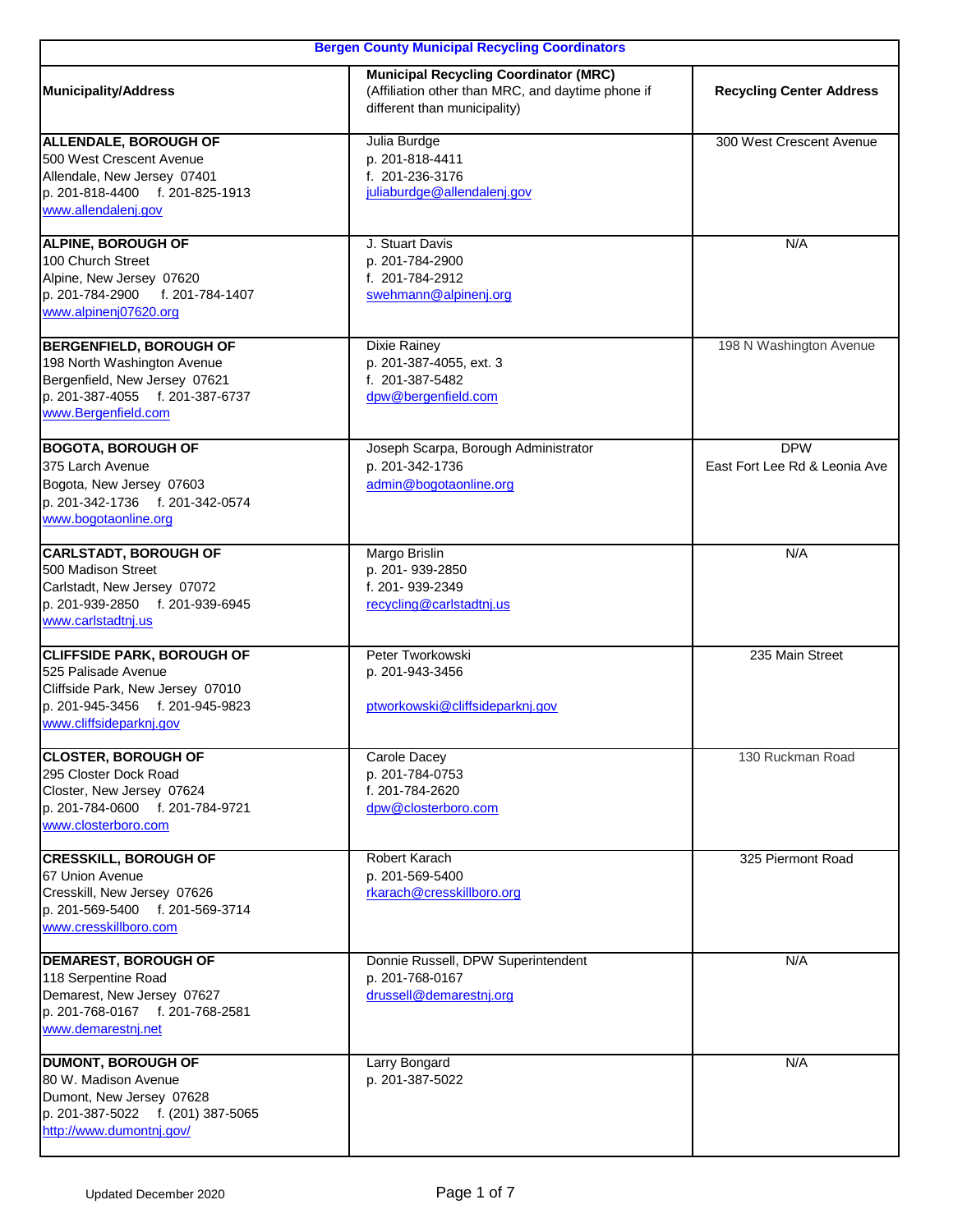| <b>Municipality/Address</b>                                                                                                                                            | <b>Municipal Recycling Coordinator (MRC)</b><br>(Affiliation other than MRC, and daytime phone if<br>different than municipality) | <b>Recycling Center Address</b> |
|------------------------------------------------------------------------------------------------------------------------------------------------------------------------|-----------------------------------------------------------------------------------------------------------------------------------|---------------------------------|
| <b>EAST RUTHERFORD, BOROUGH OF</b><br>One Everett Place<br>East Rutherford, NJ 07073<br>p. 201-933-3444 f. 201-933-6111<br>www.eastrutherfordnj.net                    | Paul DeRosa, DPW Superintendent<br>p. 201-729-9751, ext. 277<br>f. 201-728-9271<br>dpw@eastrutherfordnj.net                       | 1 Maple Street                  |
| <b>EDGEWATER, BOROUGH OF</b><br>55 River Road<br>Edgewater, New Jersey 07020<br>p. 201-943-1700 f. 201-943-9242<br>www.edgewaternj.org                                 | Kathy Frato<br>p. 201-943-1700, ext. 5004<br>f. 201-943-5334<br>dpw@edgewaternj.org                                               | 540 River Road                  |
| <b>ELMWOOD PARK, BOROUGH OF</b><br>Municipal Building - 182 Market Street<br>Elmwood Park, New Jersey 07407<br>p. 201-796-1457 f. 201-794-0976<br>www.elmwoodparknj.us | Joan Pinnola<br>p. 201-796-1457 ext. 223<br>f. 201-794-0976<br>jpinnola@elmwoodparknj.us                                          | N/A                             |
| <b>EMERSON, BOROUGH OF</b><br>1 Municipal Place<br>Emerson, New Jersey 07630<br>p. 201-262-6086 f. 201-262-0938<br>www.emersonnj.org                                   | Liz Morris<br>p. 201-262-8199<br>f. 201-262-0693<br>officeassistant@emersonnj.org                                                 | Palisade Avenue                 |
| <b>ENGLEWOOD, CITY OF</b><br>2-10 North Van Brunt Street<br>Englewood, New Jersey 07631<br>phone: 201-871-6637    FAX: 201-567-4395<br>www.cityofenglewood.org         | Raymond Romney<br>p. 201-568-3401<br>rromney@cityofenglewood.org                                                                  | 175 South Van Brunt St.         |
| <b>ENGLEWOOD CLIFFS, BOROUGH OF</b><br>482 Hudson Terrace<br>Englewood Cliffs, NJ 07632<br>p. 201-569-5252 f. 201-569-4356<br>www.englewoodcliffsnj.org                | Mark Neville, DPW Superintendent<br>p. 201-568-0242<br>f. 201-568-8862<br>MNeville@englewoodcliffsnj.org                          | 342 Hudson Terrace              |
| <b>FAIR LAWN, BOROUGH OF</b><br>8-01 Fair Lawn Avenue<br>Fair Lawn, New Jersey 07410<br>p. 201-796-1700 f. 201-703-4268<br>www.fairlawn.org                            | Ron Lottermann<br>p. 201-794-5341<br>recycling@fairlawn.org                                                                       | 20-05 Saddle River Road         |
| <b>FAIRVIEW, BOROUGH OF</b><br>59 Anderson Avenue<br>Fairview, New Jersey 07022<br>p. 201-943-3300 f. 201-943-3534<br>www.fairviewborough.com                          | <b>Russell Martin</b><br>p. 201-943-3300                                                                                          | N/A                             |
| <b>FORT LEE, BOROUGH OF</b><br>309 Main Street<br>Fort Lee, New Jersey 07024<br>p. 201-592-3570 f. 201-585-9012<br>www.fortleenj.org                                   | Vacant<br>p. 201-592-3570<br>f. 201-585-9012                                                                                      | N/A                             |
| <b>FRANKLIN LAKES, BOROUGH OF</b><br>480 DeKorte Drive<br>Franklin Lakes, New Jersey 07417<br>p. 201-891-0048 f. 201-848-9453<br>www.franklinlakes.org                 | Nancy Durkin<br>p. 201-891-4333<br>ndurkin@franklinlakes.org                                                                      | 500 DeKorte Drive               |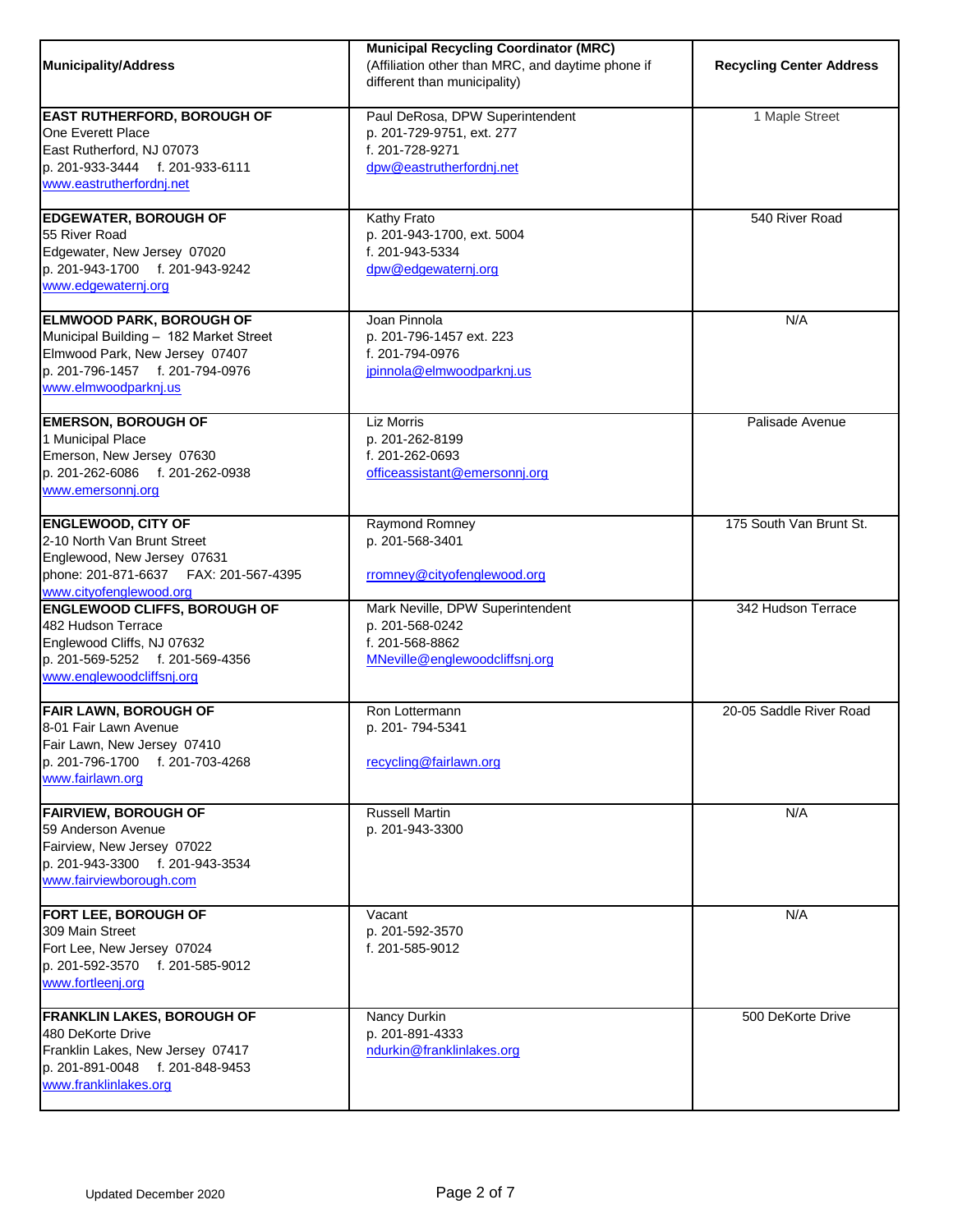| Municipality/Address                                                                                                                                        | <b>Municipal Recycling Coordinator (MRC)</b><br>(Affiliation other than MRC, and daytime phone if<br>different than municipality) | <b>Recycling Center Address</b> |
|-------------------------------------------------------------------------------------------------------------------------------------------------------------|-----------------------------------------------------------------------------------------------------------------------------------|---------------------------------|
| <b>GARFIELD, CITY OF</b><br>111 Outwater Lane<br>Garfield, New Jersey 07026<br>p. 973-340-2001 f. 973-340-5183<br>www.garfieldnj.org                        | Sam Garofalo, DPW Superintendent<br>p. 973-546-2200<br>f. 973-253-1348<br>sgarofalo@garfieldnj.org                                | 413 Midland Avenue              |
| <b>GLEN ROCK, BOROUGH OF</b><br>Harding Plaza<br>Glen Rock, New Jersey 07452<br>p. 201-670-3956 f. 201-670-3959<br>www.glenrocknj.net                       | <b>Craig Hemkes</b><br>p. 201-670-3990<br>f. 201-670-3996<br>chemkes@glenrocknj.net                                               | Doremus Avenue                  |
| <b>HACKENSACK, CITY OF</b><br>65 Central Avenue<br>Hackensack, New Jersey 07601<br>p. 201-646-3980 f. 201-646-8059<br>www.hackensack.org                    | Lisamarie Schieli<br>p. 201-646-3980<br>LSchieli@hackensackdpw.org                                                                | 15 Green Street                 |
| <b>HARRINGTON PARK, BOROUGH OF</b><br>85 Harriot Avenue<br>Harrington Park, New Jersey 07640<br>p. 201-768-1700 f. 201-768-3038<br>www.harringtonparknj.gov | Steve Nappi<br>p. 201-768-0944<br>hpdpw@harringtonparknj.gov                                                                      | 66 Schraalenburgh Road          |
| <b>HASBROUCK HEIGHTS, BOROUGH OF</b><br>320 Boulevard<br>Hasbrouck Heights, NJ 07604<br>p. 201-288-0195 f. 201-288-6408<br>www.hasbrouck-heightsnj.org      | William Spindler, DPW Superintendent<br>p. 201-288-1072<br>f. 201-288-6408<br>wspindlerhhdpw@gmail.com                            | 1 Plant Road                    |
| <b>HAWORTH, BOROUGH OF</b><br>300 Haworth Avenue<br>Haworth, New Jersey 07641<br>p. 201-384-4785 f. 201-384-1206<br>www.haworthnj.org                       | <b>Kurt Simkins</b><br>p. 201-384-1037<br>recycler@haworthnj.org                                                                  | N/A                             |
| <b>HILLSDALE, BOROUGH OF</b><br>380 Hillsdale Avenue<br>Hillsdale, New Jersey 07642<br>p. 201-666-4800 f. 201-666-3702<br>www.hillsdalenj.org               | William Haffler, DPW Superintendent<br>p. 201-358-5053<br>whaffler@hillsdalenj.org                                                | 371 Washington Avenue           |
| <b>HO-HO-KUS, BOROUGH OF</b><br>DPW - 23 Hollywood Avenue<br>Ho-Ho-Kus, New Jersey 07423-1547<br>p. 201-652-4400 f. 201-612-8734<br>www.ho-ho-kusboro.com   | Jeff Pattman, DPW Superintendent<br>p. 201-445-8161<br>f. 201-445-9919<br>pattmanj@ho-ho-kusboro.com                              | 23 Hollywood Avenue             |
| <b>LEONIA, BOROUGH OF</b><br>312 Broad Avenue<br>Leonia, New Jersey 07605<br>p. 201-592-5752 f. 201-592-5746<br>www.leonianj.gov                            | Al Martone<br>p. 201-592-5771                                                                                                     | N/A                             |
| <b>LITTLE FERRY, BOROUGH OF</b><br>215-217 Liberty Street<br>Little Ferry, New Jersey 07643<br>p. 201-641-9234 f. 201-641-1957<br>www.littleferrynj.org     | Bill Holley, DPW Superintendent<br>p. 201-641-0023<br>wrhdpw1@gmail.com                                                           | Mehrhof Rd.                     |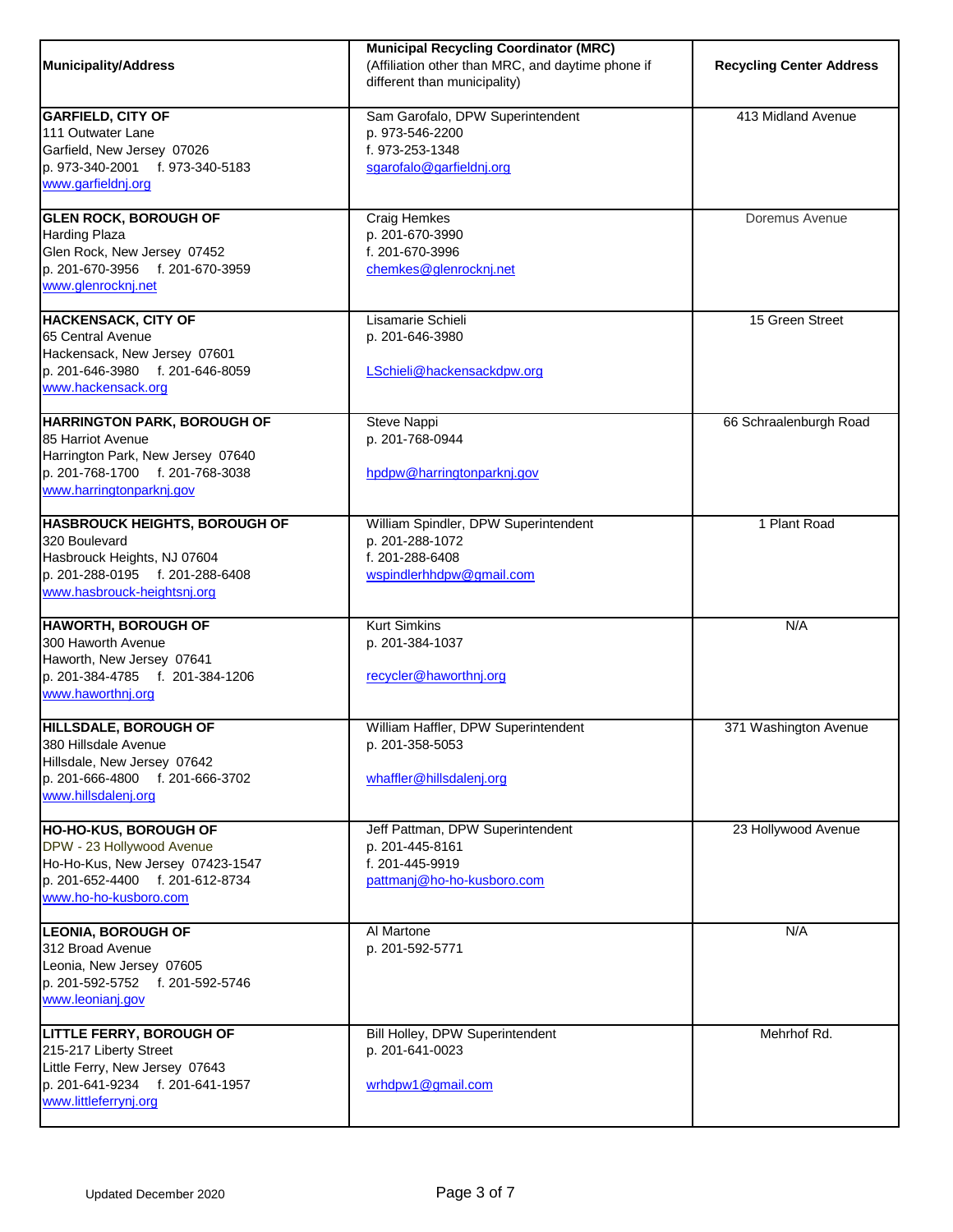| <b>Municipality/Address</b>                                                                                                                        | <b>Municipal Recycling Coordinator (MRC)</b><br>(Affiliation other than MRC, and daytime phone if<br>different than municipality) | <b>Recycling Center Address</b> |
|----------------------------------------------------------------------------------------------------------------------------------------------------|-----------------------------------------------------------------------------------------------------------------------------------|---------------------------------|
| <b>LODI, BOROUGH OF</b><br>One Memorial Drive<br>Lodi, New Jersey 07644<br>p. 973-365-4005<br>f. 973-365-1723<br>www.lodi-nj.org                   | Rebecca Paladino<br>p. 973-365-4005<br>rpaladino@lodi-nj.org                                                                      | 1 Memorial Drive                |
| LYNDHURST, TOWNSHIP OF<br>367 Valley Brook Avenue<br>Lyndhurst, New Jersey 07071<br>p. 201-804-2457 f. 201-438-0819<br>www.lyndhurstnj.org         | Krystin D. Abruscato<br>p. 201-438-5478<br>f. 201-933-4033<br>KrystinA@lyndhurstnj.org                                            | N/A                             |
| <b>MAHWAH, TOWNSHIP OF</b><br>475 Corporate Drive<br>Mahwah, New Jersey 07430<br>p. 201-529-5757 f. 201-529-0061<br>www.mahwahtwp.org              | Lou Warnet<br>p. 201-529-3344 x 105<br>f. 201-512-0104<br>LWarnet@mahwahtwp.org                                                   | 142 North Railroad Ave          |
| <b>MAYWOOD, BOROUGH OF</b><br>15 Park Avenue<br>Maywood, New Jersey 07607<br>p. 201-845-2900 f. 201-909-0673<br>www.maywoodnj.com                  | Lisamarie Schieli<br>p. 201-845-2900 x 208<br>f. 201-291-9314<br>LSchieli@maywoodboro.org                                         | N/A                             |
| <b>MIDLAND PARK, BOROUGH OF</b><br>280 Godwin Avenue<br>Midland Park, New Jersey 07432<br>p. 201-445-5720 f. 201-652-6348<br>www.midlandparknj.org | Matt Tauber, DPW Superintendent<br>p. 201-445-5720<br>f. 201-652-6348<br>MTauber@midlandparknj.org                                | 20 Greenwood Avenue             |
| <b>MONTVALE, BOROUGH OF</b><br>12 Mercedes Drive<br>Montvale, New Jersey 07645<br>p. 201-391-5700 f. 201-391-9317<br>www.montvale.org              | Richard Campanelli, DPW Superintendent<br>p. 201-391-5706<br>f. 201-391-0025<br>dpw@rivervalenj.org                               | 1 Memorial Drive                |
| <b>MOONACHIE, BOROUGH OF</b><br>70 Moonachie Road<br>Moonachie, New Jersey 07074<br>p. 201-641-1813 f. 201-641-9542<br>www.moonachie.us            | MaryEllen Lyons, DPW Superintendent<br>p. 201-935-2344<br>f. 201-641-9542<br>mlyons@moonachie.us                                  | 7 Willow St.                    |
| <b>NEW MILFORD, BOROUGH OF</b><br>930 River Road<br>New Milford, New Jersey 07646<br>p. 201-967-5044 f. 201-262-7967<br>www.newmilfordboro.com     | Vince Cahill, DPW Superintendent<br>p. 201-967-8172<br>f. 201-967-1741<br>vcahill@newmilfordboro.com                              | 850 Robert K. Chester Way       |
| <b>NORTH ARLINGTON, BOROUGH OF</b><br>214 Ridge Road<br>North Arlington, NJ 07031<br>p. 201-991-6060 f. 201-991-0140<br>www.northarlington.org     | Mark Cunningham<br>p. 201-955-5665<br>mark.cunningham@northarlington.org                                                          | N/A                             |
| <b>NORTHVALE, BOROUGH OF</b><br>116 Paris Avenue<br>Northvale, New Jersey 07647<br>p. 201-767-3330 f. 201-767-9631<br>www.boroughofnorthvale.com   | Briant Bodrato, Acting DPW Superintendent<br>p. 201-767-0210<br>bbodrato@boroughofnorthvale.com                                   | N/A                             |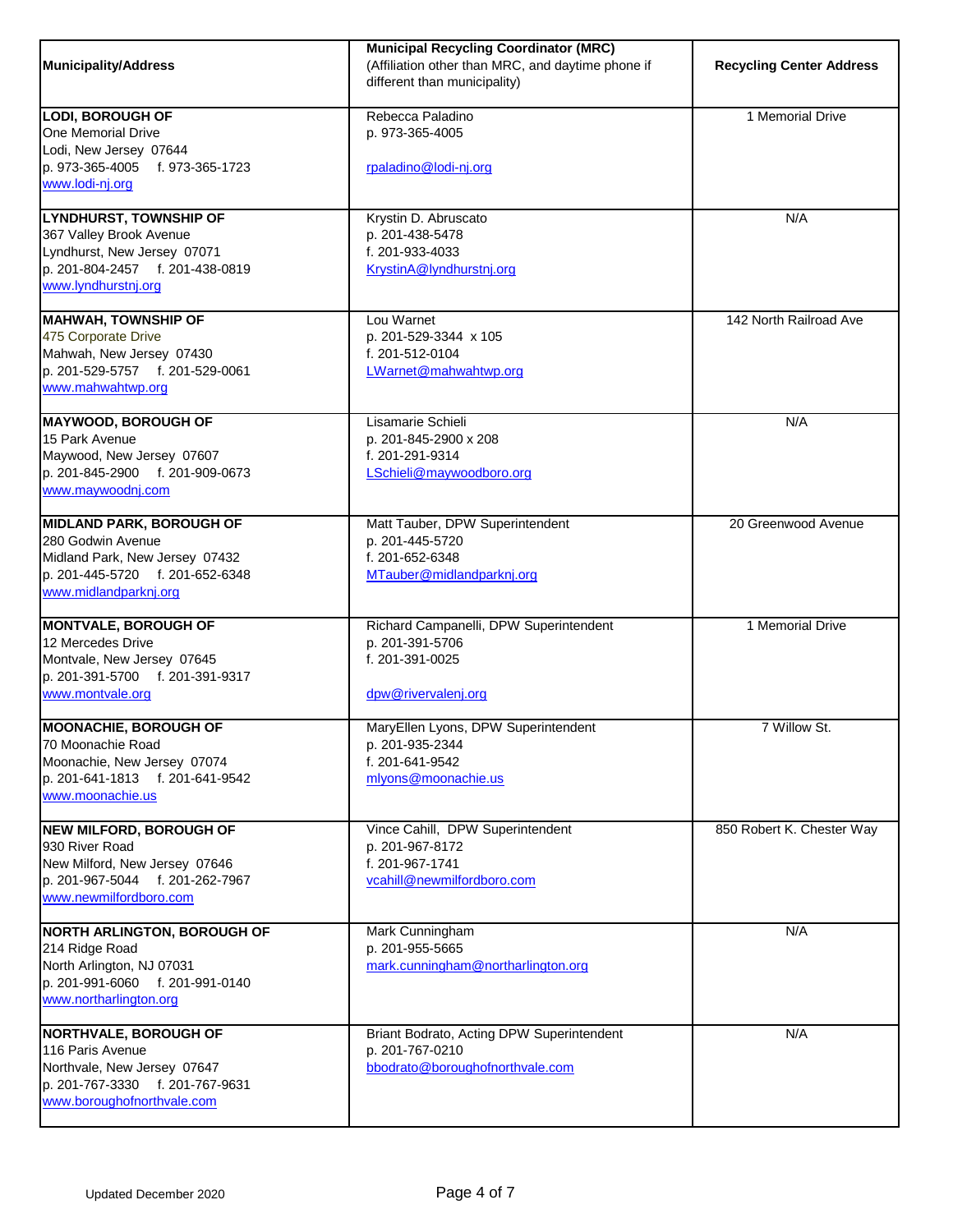| <b>Municipality/Address</b>                                                                                                                     | <b>Municipal Recycling Coordinator (MRC)</b><br>(Affiliation other than MRC, and daytime phone if<br>different than municipality) | <b>Recycling Center Address</b> |
|-------------------------------------------------------------------------------------------------------------------------------------------------|-----------------------------------------------------------------------------------------------------------------------------------|---------------------------------|
| <b>NORWOOD, BOROUGH OF</b><br>455 Broadway<br>Norwood, New Jersey 07648<br>p. 201-767-7200 f. 201-784-2270<br>www.norwoodboro.org               | Rob Tracy<br>p. 201-767-7200<br>rtracy@norwoodboro.org                                                                            | N/A                             |
| OAKLAND, BOROUGH OF<br><b>Municipal Plaza</b><br>Oakland, New Jersey 07436<br>p. 201-337-8111 f. 201-337-1520<br>www.oakland-nj.org             | Matt Goodrich<br>p. 201-337-8104 x 3007<br>f. 201-405-7723<br>recycle@oakland-nj.org                                              | N/A                             |
| OLD TAPPAN, BOROUGH OF<br>227 Old Tappan Road<br>Old Tappan, New Jersey 07675<br>p. 201-664-1849 f. 201-664-3543<br>www.oldtappan.net           | Lou Curcio<br>p. 201-664-4438<br>f. 201-664-3254<br>lcurcio@oldtappan.net                                                         | 35 Russell Avenue               |
| ORADELL, BOROUGH OF<br>355 Kinderkamack Road<br>Oradell, New Jersey 07649<br>p. 201-261-8200 f. 201-261-6906<br>www.oradell.org                 | Dan Nywening<br>p. 201-261-8200 x268<br>dnywening@oradell.org                                                                     | 2 Marginal Rd.                  |
| PALISADES PARK, BOROUGH OF<br>275 Broad Avenue<br>Palisades Park, New Jersey 07650<br>p. 201-585-4100 f. 201-944-6333<br>www.palisadesparknj.us | Cindy Gardenier<br>p. 201-585-4100<br>cgardenier@palisadesparknj.us                                                               | N/A                             |
| <b>PARAMUS, BOROUGH OF</b><br>1 Jockish Square<br>Paramus, New Jersey 07652<br>p. 201-265-2100 f. 201-265-0086<br>www.paramusborough.org        | Guy Picone, DPW Superintendent<br>p. 201-265-2100 x658<br>f. 201-265-1433<br>gpicone@paramusborough.org                           | Carlough Drive                  |
| PARK RIDGE, BOROUGH OF<br>55 Park Avenue<br>Park Ridge, New Jersey 07656<br>p. 201-573-1800 f. 201-391-7130<br>www.parkridgeboro.com            | Peter Wayne, DPW Superintendent<br>p. 201-391-3933<br>f. 201-391-7317<br>pwayne@parkridgeboro.com                                 | Sulak Lane                      |
| <b>RAMSEY, BOROUGH OF</b><br>33 North Central Avenue<br>Ramsey, New Jersey 07446<br>p. 201-825-3400 f. 201-825-1745<br>www.ramseynj.com         | Jim Trouf<br>p. 201-825-3400 ext. 229<br>f. 201-825-2682<br>jtrouf@ramseynj.com                                                   | Erie Plaza                      |
| <b>RIDGEFIELD, BOROUGH OF</b><br>604 Broad Avenue<br>Ridgefield, New Jersey 07657<br>p. 201-943-5215 f. 201-943-1112<br>www.ridgefieldboro.com  | Millie Rojas<br>p. 201-945-5319<br>f. 201-941-9220<br>mrojas@ridgefieldboro.com                                                   | 1029 Pleasant View Terrace      |
| <b>RIDGEFIELD PARK, VILLAGE OF</b><br>234 Main Street<br>Ridgefield Park, NJ 07660<br>p. 201-641-4950 f. 201-641-1248<br>www.ridgefieldpark.org | Edward Monroe, DPW Superintendent<br>DPW, 24 Industrial Avenue<br>p. 201-440-4860<br>f. 201-440-4942<br>dpw@ridgefieldpark.org    | 24 Industrial Avenue            |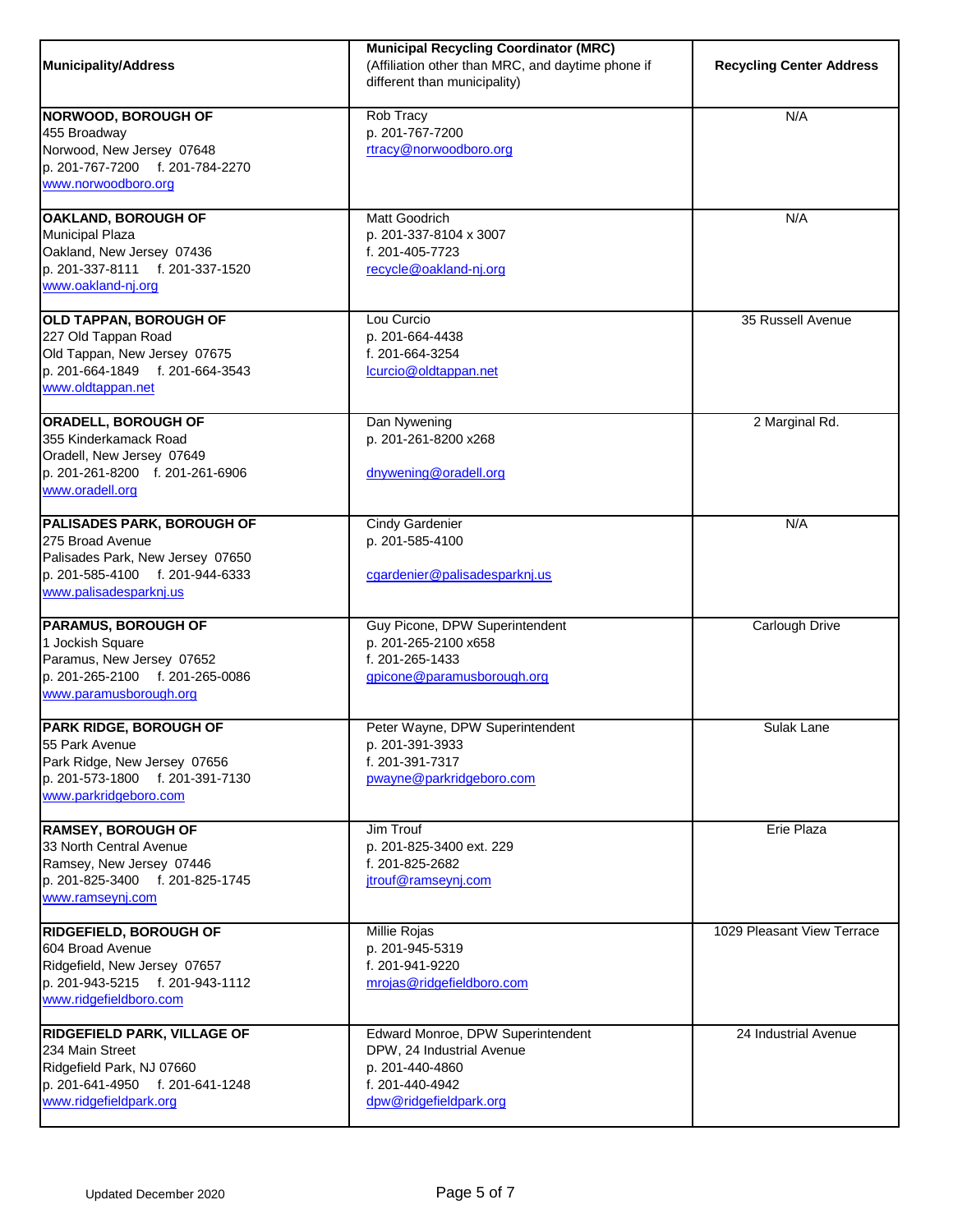| Municipality/Address                                                                                                                                                    | <b>Municipal Recycling Coordinator (MRC)</b><br>(Affiliation other than MRC, and daytime phone if<br>different than municipality) | <b>Recycling Center Address</b> |
|-------------------------------------------------------------------------------------------------------------------------------------------------------------------------|-----------------------------------------------------------------------------------------------------------------------------------|---------------------------------|
| <b>RIDGEWOOD, VILLAGE OF</b><br>131 North Maple Avenue<br>Ridgewood, New Jersey 07451<br>p. 201-670-5500 f. 201-652-7623<br>www.ridgewoodnj.net                         | Sean Hamlin, Acting MRC<br>p. 201-670-5579<br>f. 201-652-5584<br>shamlin@ridgewoodnj.net                                          | 205 East Glen Ave.              |
| <b>RIVER EDGE, BOROUGH OF</b><br>705 Kinderkamack Road<br>River Edge, New Jersey 07661<br>p. 201-599-6300 f. 201-599-0997<br>www.riveredgenj.org                        | Lisa Hessman<br>p. 201-599-6275<br>f. 201-599-6278<br>lhessman@riveredgenj.org                                                    | 500 Riverside Way               |
| <b>RIVER VALE, TOWNSHIP OF</b><br>406 Rivervale Road<br>River Vale, New Jersey 07675<br>p. 201-664-2346 f. 201-358-7754<br>www.rivervalenj.org                          | Richard Campanelli, DPW Superintendent<br>p. 201-664-2346, ext. 4<br>dpw@rivervalenj.org                                          | 320 Rivervale Road              |
| <b>ROCHELLE PARK, TOWNSHIP OF</b><br>151 West Passaic St.<br>Rochelle Park, NJ 07662<br>p. 201-587-7730 f. 201-556-0581<br>www.rochelleparknj.gov                       | Lisamarie Schieli<br>p. 201-587-7752<br>f. 201-587-7741<br>recycling@rochelleparknj.gov                                           | Lotz Lane                       |
| <b>ROCKLEIGH, BOROUGH OF</b><br>26 Rockleigh Road<br>Rockleigh, New Jersey 07647<br>p. 201-768-4217 f. 201-768-3355<br>www.rockleighnj.org                              | William J. McGuire, Borough Administrator<br>p. 201-768-4217<br>wmcguire@rockleighnj.org                                          | N/A                             |
| <b>RUTHERFORD, BOROUGH OF</b><br>176 Park Avenue<br>Rutherford, New Jersey 07070<br>p. 201-460-3000 f. 201-460-3003<br>www.rutherford-nj.com                            | Chris Seidler, DPW Superintendent<br>p. 201-460-3000 x4000<br>f. 201-438-8216<br>CSeidler@rutherford-nj.com                       | 220 Highland Cross              |
| <b>SADDLE BROOK, TOWNSHIP OF</b><br>93 Market Street<br>Saddle Brook, New Jersey 07663<br>p. 201-587-2900 f. 201-587-2908<br>www.saddlebrooknj.us                       | Joan Ramsey<br>p. 201-587-2900<br>jramsey@saddlebrooknj.gov                                                                       | N/A                             |
| <b>SADDLE RIVER, BOROUGH OF</b><br>100 East Allendale Road<br>Saddle River, New Jersey 07458<br>p. 201-327-2609 f. 201-327-0168<br>www.saddleriver.org                  | Kenny Konig<br>p. 201-327-2609<br>DPW@saddleriver.org                                                                             | N/A                             |
| <b>SOUTH HACKENSACK, TOWNSHIP OF</b><br>227 Phillips Avenue, PO Box 1984<br>South Hackensack, NJ 07606<br>lf. 201-440-1815 f. 201-440-0719<br>www.southhackensacknj.org | Joseph Marrella<br>p. 201-440-3283<br>jmarrella@southhackensacknj.org                                                             | N/A                             |
| <b>TEANECK, TOWNSHIP OF</b><br>818 Teaneck Road<br>Teaneck, New Jersey 07666<br>p. 201-837-1600 f. 201-837-1222<br>www.teanecknj.gov                                    | Kevin Arahill<br>p. 201-837-1600<br>f. 201-692-0306<br>karahill@teanecknj.gov                                                     | 1600 River Road                 |